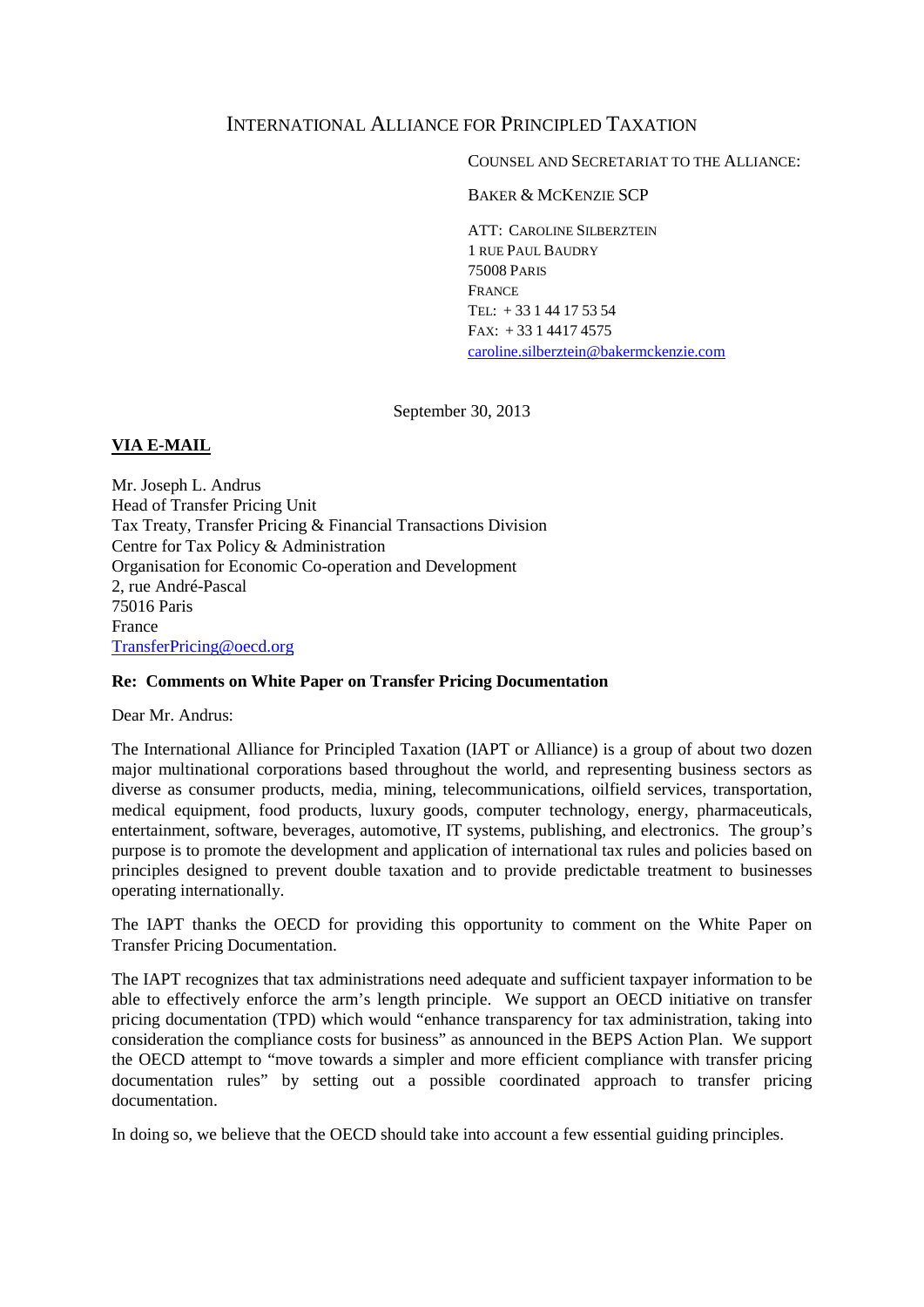# *In general*

- Some harmonization / standardization could be beneficial. We note however that templates tend to provide long lists of information and documents, many of which are not relevant to all taxpayers, industries or activities. The same information may not be relevant for a manufacturer, a distributor, a research and development entity, an intangible property company, a shared service centre, a financial entity, etc. Templates with country or industry variations could prove to be even more burdensome. It is therefore important that the template provided by the OECD remain realistic and not over-burdensome.
- Any transfer pricing documentation requirements enforced by countries on the basis of the OECD proposal should not be incremental to but replace what already exists in domestic legislation, in order to avoid that in a particular country two sets of transfer pricing documentation requirements would exist.
- We generally support the proposed two-tier structure consisting of a masterfile and a series of local files, to the extent that each of these two components is appropriately delineated. In practice, the masterfile and the local file would both be filed by local entities with their local tax authorities, so that it is important to clearly assign different objectives to these two components and to avoid unnecessary repetition.
- In our view, four types of documentation requirements should be distinguished:
	- o Information filed with the tax return should be limited to information relevant for tax authorities to do risk assessment analysis and determine what taxpayers / transactions to audit. Such information should be simple for the company to extract from its accounting system (e.g. nature and volume of taxpayer's transactions with associated enterprises).
	- o The masterfile should contain information relevant to transfer pricing analysis that is relevant to all the countries where the group (or a business unit or division of the group) operates.
	- o The local files should contain information that is relevant to transfer pricing analysis in relation to a given country. Flexibility should be retained to produce local files covering all the entities in a particular country, or entity files covering one entity only, depending on what makes sense in a particular case. For instance, if an MNE group owns in a given country two entities which belong to different divisions or business lines and do not interact with each other, filing two separate entity files rather than one country file may be more appropriate.
	- o Country-by-country reporting: this is a separate topic about which the IAPT plans to comment separately as part of its comments on the BEPS Action Plan. It should not be included in the TPD requirements as such, as it has potential implications well beyond transfer pricing.
- Information which is not relevant to risk assessment or transfer pricing analysis should not be required. TPD is not about administrations requesting a long list of "nice to have" documents.
- The OECD should be mindful of the costs that will be involved for businesses if it prescribes the production of information that does not exist and that necessitates significant investment (in time and IT systems). For instance, a breaking down of value chain analyses / supply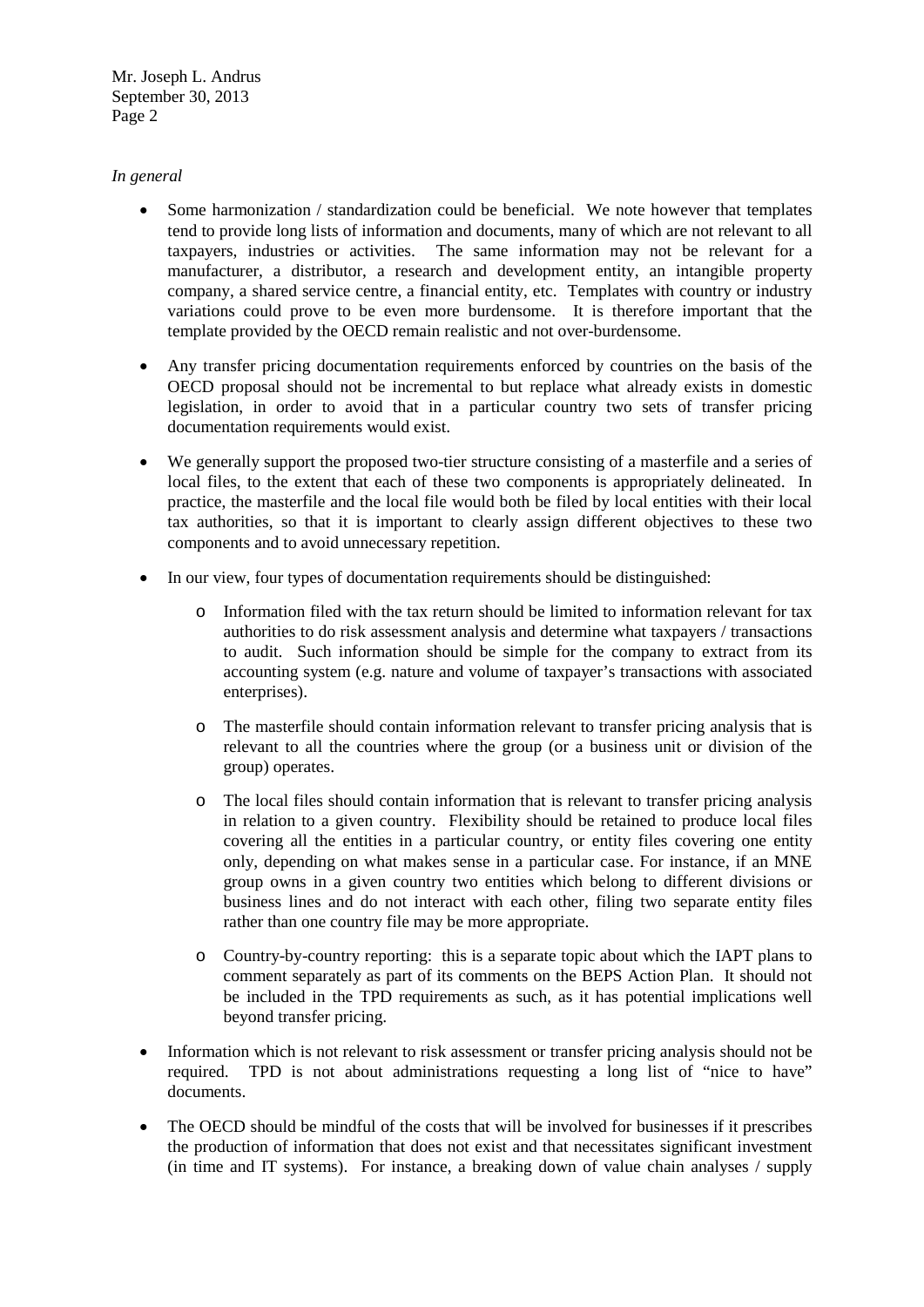chains per product line per legal entity is an example of a huge undertaking which would create significant uncertainty (lacking a clear definition of what is required) and heavy compliance costs.

Requests for information such as a "Chart showing supply chain for material products and services", "A written functional analysis showing the principal contributions to value creation by individual entities within the group", "details as to which companies are entitled to returns from relevant intangibles" underestimate the complexity of producing such analyses in complex MNE groups with complex operations and a variety of products, services, and situations.

We believe that the adoption of *de minimis* rules in documentation requirements should be encouraged. The current proposal in the White Paper could lead to an explosion of documentation costs. Consistently with one of its announced objectives, the OECD should promote administrative and compliance simplification in the transfer pricing area.

• In addition to the contents of the documentation requirements, the timing for producing documentation is a critical issue. Not all information needs to be filed with the tax return. As noted at paragraph 79 of the White Paper, there is a risk assessment component to transfer pricing documentation which should be differentiated from the audit process itself. We support the notion that transfer pricing documentation should be twofold: information needed to perform risk assessment (such as the amount of intragroup transactions) could be filed with the tax return, while transfer pricing analyses needed to support the selection and application of the transfer pricing method (such as the functional analysis and benchmarks) should be produced at a later stage. In some countries, transfer pricing analyses are to be produced at the start of an audit upon request from the tax administration. We believe that this is a good practice.

Furthermore, not all information can realistically be filed with the tax return. For instance, in many countries comparables from transactions contemporaneous to the transaction of the taxpayer are not available at the time of the filing of the return.

Also, flexibility should be retained for MNE groups to produce portions of transfer pricing documentation covering several years in cases where the circumstances warrant it. This can be the case for instance for local entities carrying out small, low risk activities in a stable environment (see TPG 3.80-3.83).

• Finally, we believe that tax administrations should be committed to take into account the contents of the transfer pricing documentation produced by the taxpayer when such documentation has been established following the arm's length principle and the OECD Transfer Pricing Guidelines. Transfer pricing documentation is costly and it can be a very frustrating process if tax auditors disregard it for no good reason. To be successful, any initiative to strengthen transfer pricing documentation requirements should be accompanied by improved certainty for compliant taxpayers. In particular, tax administrations should not substitute a transfer pricing method for the one selected by the taxpayer if the latter has been selected in accordance with the guidance in Chapter II of the Transfer Pricing Guidelines.<sup>[1](#page-2-0)</sup> Otherwise, transfer pricing documentation becomes an unbalanced exercise which only provides information to tax authorities without providing any certainty to taxpayers.

<span id="page-2-0"></span><sup>&</sup>lt;sup>1</sup> This issue is linked to our comment on the proposed revision of paragraph 2.9 of the Transfer Pricing Guidelines, see separate comment letter on the Revised Discussion Draft on Transfer Pricing Aspects of Intangibles.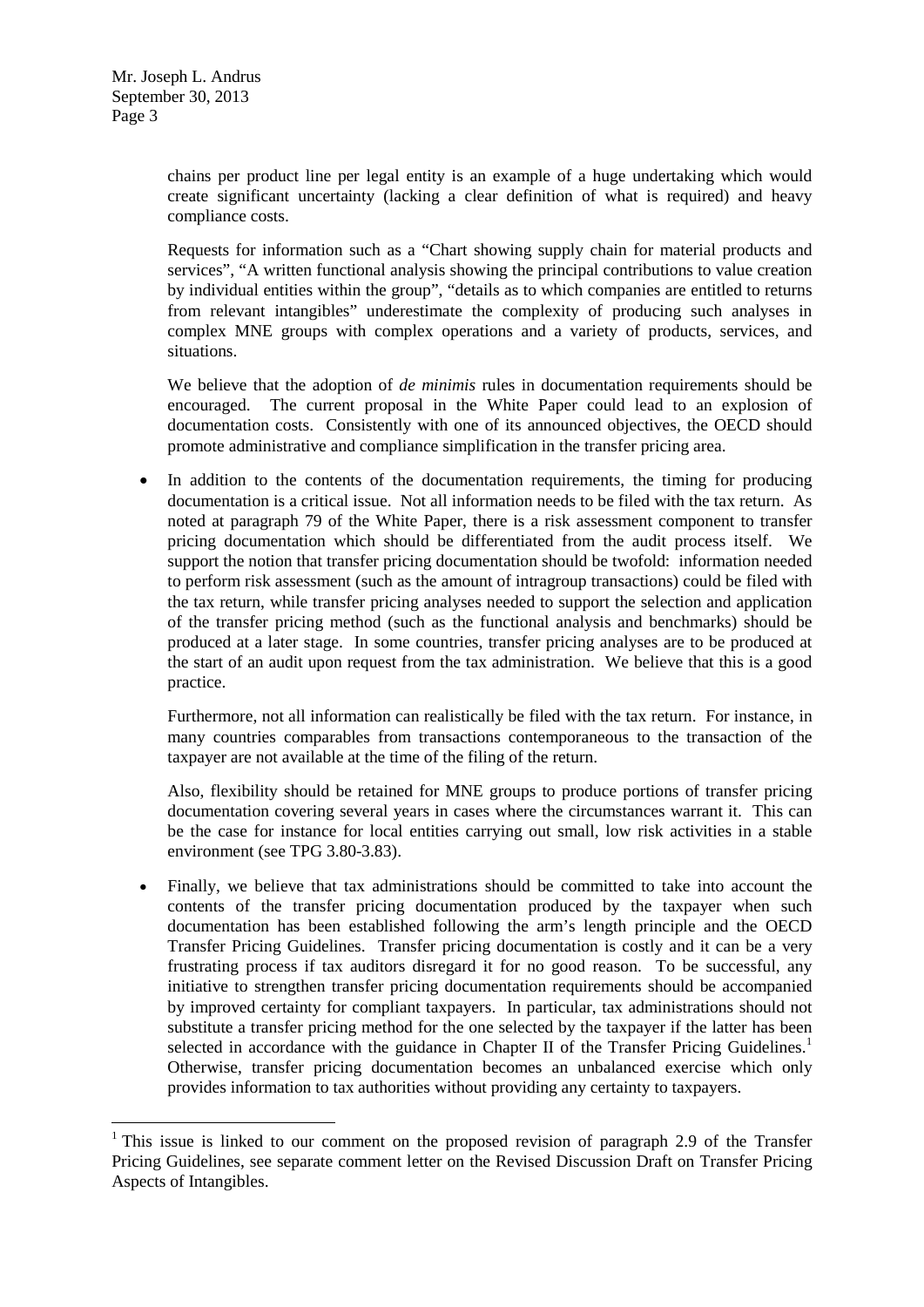# *Masterfile*

- The information in the masterfile should be information which is susceptible of shedding light on the compliance with the arm's length principle and transfer pricing regulations by the entities in the jurisdictions concerned. While we understand that tax administrations are concerned that they lack a "big picture" view of a taxpayer's global value chain, we think that a balanced approach is needed. We find that the items of information to be included in the masterfile as currently listed in Table 1 of the White Paper exceed by far what can reasonably be expected to be relevant to effectively enforce the arm's length principle. They would create huge compliance costs for taxpayers without being necessarily helpful for tax administrations to apply transfer pricing regulations. It would be detrimental to the enforcement of the arm's length principle if vast amounts of information irrelevant to the application of the arm's length principle were systematically produced.
- We provide in Annex 1 a proposed list of contents for what we believe would be helpful in a masterfile.
- As acknowledged at paragraph 76 of the White Paper, there are issues regarding the usefulness of the masterfile in a business where more than one line of business is pursued. A coordinated documentation system would have sufficient flexibility to allow the taxpayer to supply masterfile information either on a company-wide basis or by line of business, depending on which would provide the most relevant transfer pricing information to tax authorities. Depending on the range of its activities, an MNE could have multiple masterfiles which might be broken down by business lines or particular activities or some other reasonable manner.
- In our view, the masterfile should be the common denominator for all countries where the group (or business unit or division of the group) operates. Information which is not relevant to all countries should go to the local files of the entities concerned.
- It follows that the information in the masterfile should be general, high level information. More granular information can be requested in the local files. For instance, the mastefile could contain an overview of a major business restructuring having affected the group globally, while the details of a business restructuring affecting a particular country would be in the local file. Similarly, the masterfile could contain an overview of the key functions, assets and risks of the group, with a detailed functional analysis and list of intangibles affecting a particular country being provided in the relevant local file. Similarly, the masterfile should contain an overview of the transfer pricing policy but the details of application and possible local variations should be in the local files.
- We find that many of the items currently listed in the proposed masterfile in Table 1 of the White Paper are either not relevant to transfer pricing analyses or too detailed to be part of a masterfile. It is also unclear to us what is meant by some of them, for instance "geographical location of key management personnel", and we do not understand how such information is expected to be used by tax authorities.
- An important concern with the proposed masterfile in Table 1 of the White Paper is that it seems to be based on the premise that MNE groups have or are able to produce and that tax administrations should base their transfer pricing analyses on profit split / global formulary apportionment types of approaches. The OECD should not encourage tax authorities to make transfer pricing assessments on the basis of factors which have more to do with the global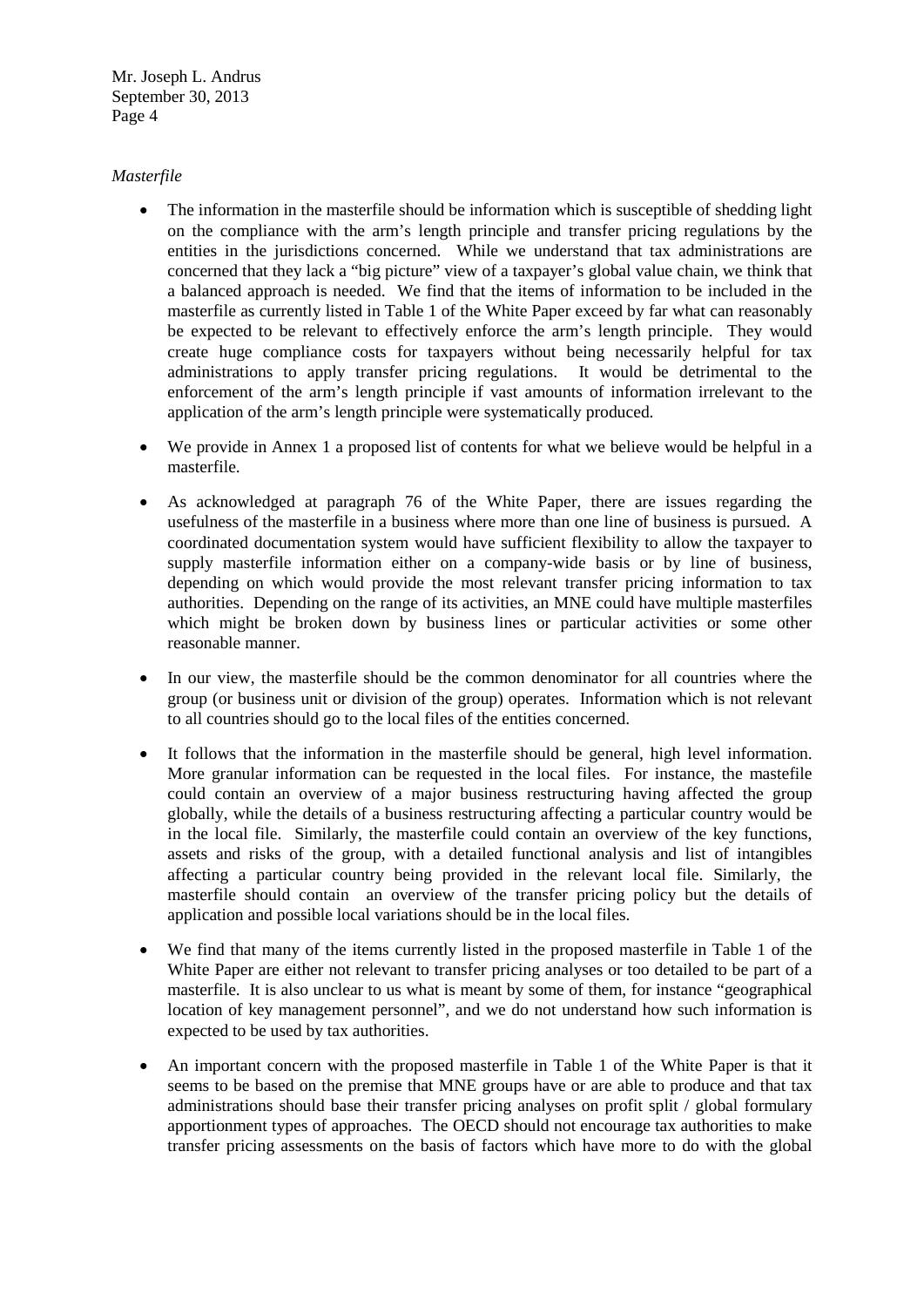profitability of the group and the countries where profits are located, than with the actual economic activity performed in the country conducting the audit.

• The debate on country-by-country reporting is a complex one, especially when it comes to assigning clear objectives to it, determining the nature of information which should possibly be required to be disclosed on a country-by-country basis, the format of the reporting, and the bodies and countries to which it should be reported. This discussion needs to be carried out separately from the design of transfer pricing documentation; we appreciate the OECD's invitation to comment separately on the country-by-country reporting element of Action 13 of the BEPS Action Plan, and we intend to do so in a separate letter. We do not think that "A schedule showing for each country in which the MNE does business the total number of employees in the country" should be included in the masterfile. We find that the discussion at paragraph 72 of the White Paper is overly simplistic.

# *Local file*

- We find that the list of information provided in Table 2 with respect to the local file is generally fine, with the exception of two items:
	- In the local entity section, "A description of the management structure of the local entity, to whom local management reports and the geographical location of senior executives". It is unclear to us what exactly is requested and how this affects the transfer pricing analysis; and
	- o In the financial information section, "Information and allocation schedules showing how the financial data used in applying the transfer pricing method may be tied to the annual financial statements". It is also unclear to us what exactly is requested. Large companies consolidate many legal entities and many lines of business and, therefore, tracing through any particular local country details to the annual group financial statements would be very difficult. We think that such information is generally not available and should only be required if it adds significant value to the transfer pricing analysis.

We provide in Annex 2 a proposed list of contents for what we believe would be most helpful to be included in the local file.

### *Economic analyses*

• We are disappointed with the statement at paragraph 77, 3rd bullet point that "A desire for simplifying compliance processes should not go as far as to undermine compliance with the requirement to use the most reliable available information." In practice, the costs of performing local database searches are significant and such local searches should only be required when there are reasons to believe that regional searches provide outcomes that materially deviate from local ones, for instance because of significant market differences.

We recognise the critical importance of the work undertaken by the OECD in the area of transfer pricing documentation. We encourage the OECD to involve business representatives in this work in order to ensure that the practical recommendations which will be developed are helpful for tax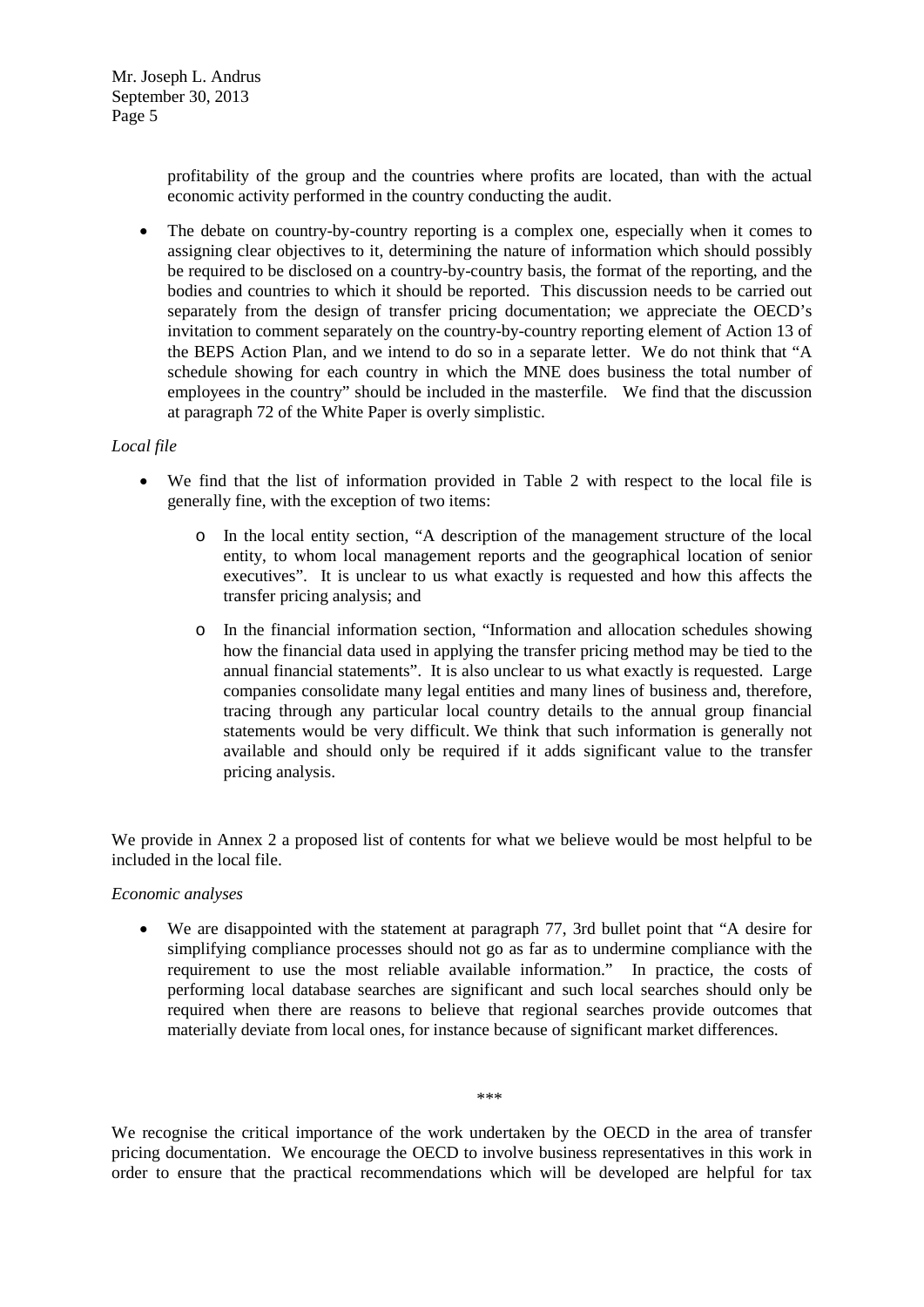administrations, are workable in practice for taxpayers, and do not set an unrealistic standard. The IAPT is willing to constructively contribute to this work by participating in any working group which may be set up with private sector representatives.

Sincerely yours on behalf of the Alliance,

 $P.M.$ 

Caroline Silberztein Baker & McKenzie SCP Counsel to the Alliance

cc: Ms. Michelle Levac, Chair, Working Party 6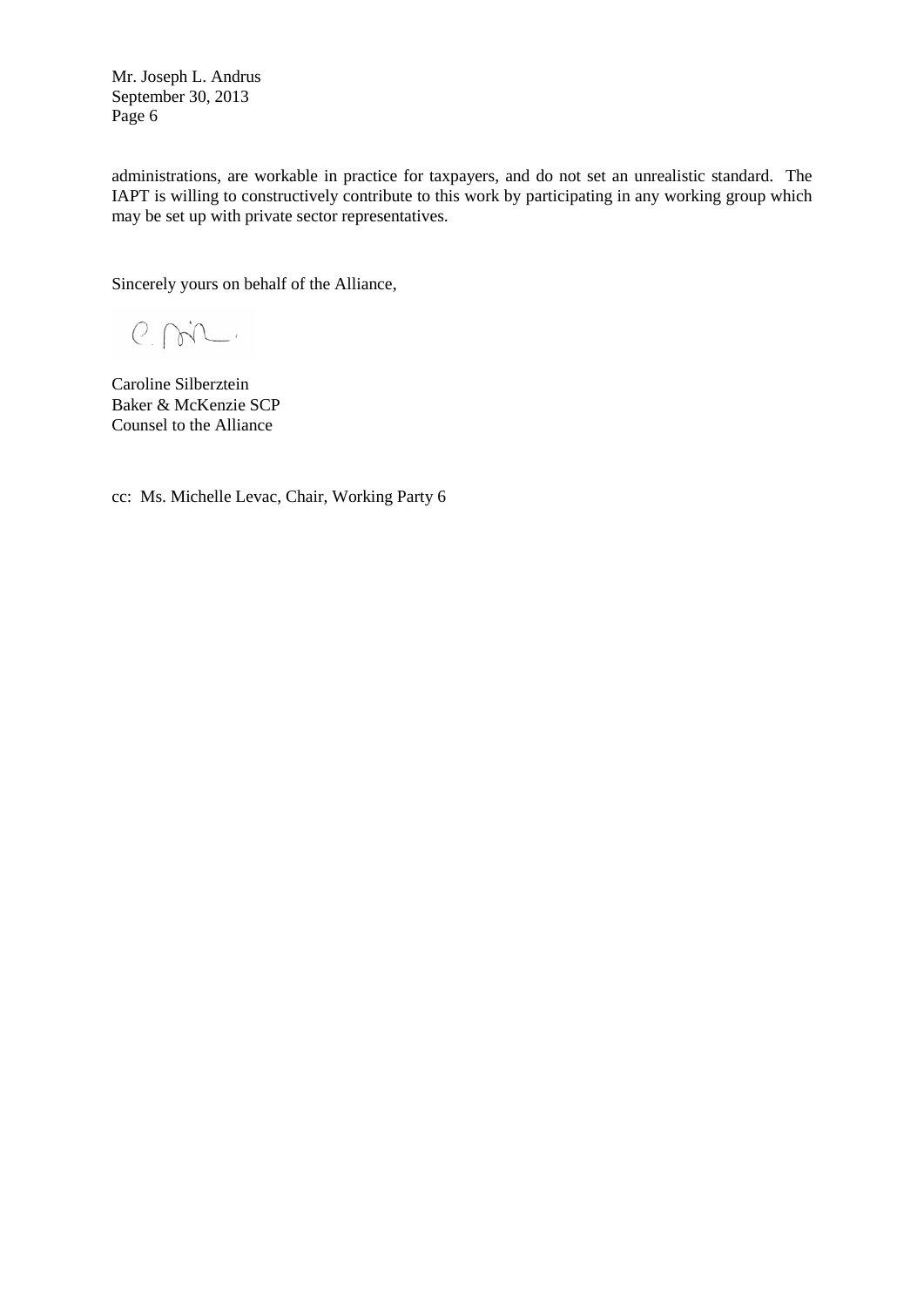### **Annex 1 - Proposed contents for a masterfile**

The following elements could be usefully included in the masterfile to the extent they are relevant to the transfer pricing analysis for all the countries concerned (see comments in the body of our letter for further explanations of what we believe should be the overarching principles for designing transfer pricing documentation including a masterfile):

- a) A general description of the multinational enterprise group's [or business unit's, or division's, depending on whether the masterfile is prepared for the group, a business unit or a division]:
	- Brief history,
	- Overview of the main lines of business / products / activities (depending on what is most relevant to the circumstances of the case).
	- Overview of the geographical footprint of the multinational enterprise group [or business unit, or division],
	- Key facts and figures (depending on what is most relevant to the circumstances of the case).
- b) A general description of the legal ownership structure, including a simplified chart showing the main relevant entities and their ownership links. [*Note to the OECD: MNE groups can have hundreds of legal entities, with changes to the legal chart happening throughout the year, so that the requirement in the masterfile should be limited to what is helpful for tax administrations to understand the global environment in which the taxpayer is operating.]*
- c) An overview of the industry and key economic factors which affected the activity during the period covered in the masterfile.
- d) An overview of the business and business strategy, including changes compared to the previous period; a general description of the important drivers of business profit, significant risks, list of the main markets for material products and services, key competitors.
- e) An overview of the global value chain, including:
	- a general description of the multinational enterprise group's [or business unit's, or division's] operational structure (including an identification of the main categories of entities or functions (for instance: manufacturers, distributors, logistic platforms, R&D centres, shared service centres, etc.).
	- key tangible and intangible assets used. *[Note to the OECD: more detailed information will be provided by each of the entities concerned in their local files.]*
	- a general description of the main controlled transactions, their nature (e.g. licenses, sale of semi-finished products, services, financial transactions) and direction of invoice flows (i.e. who is the seller, who is the buyer). [*Note to the OECD: more detailed information will be provided by each of the entities concerned in their local files.*]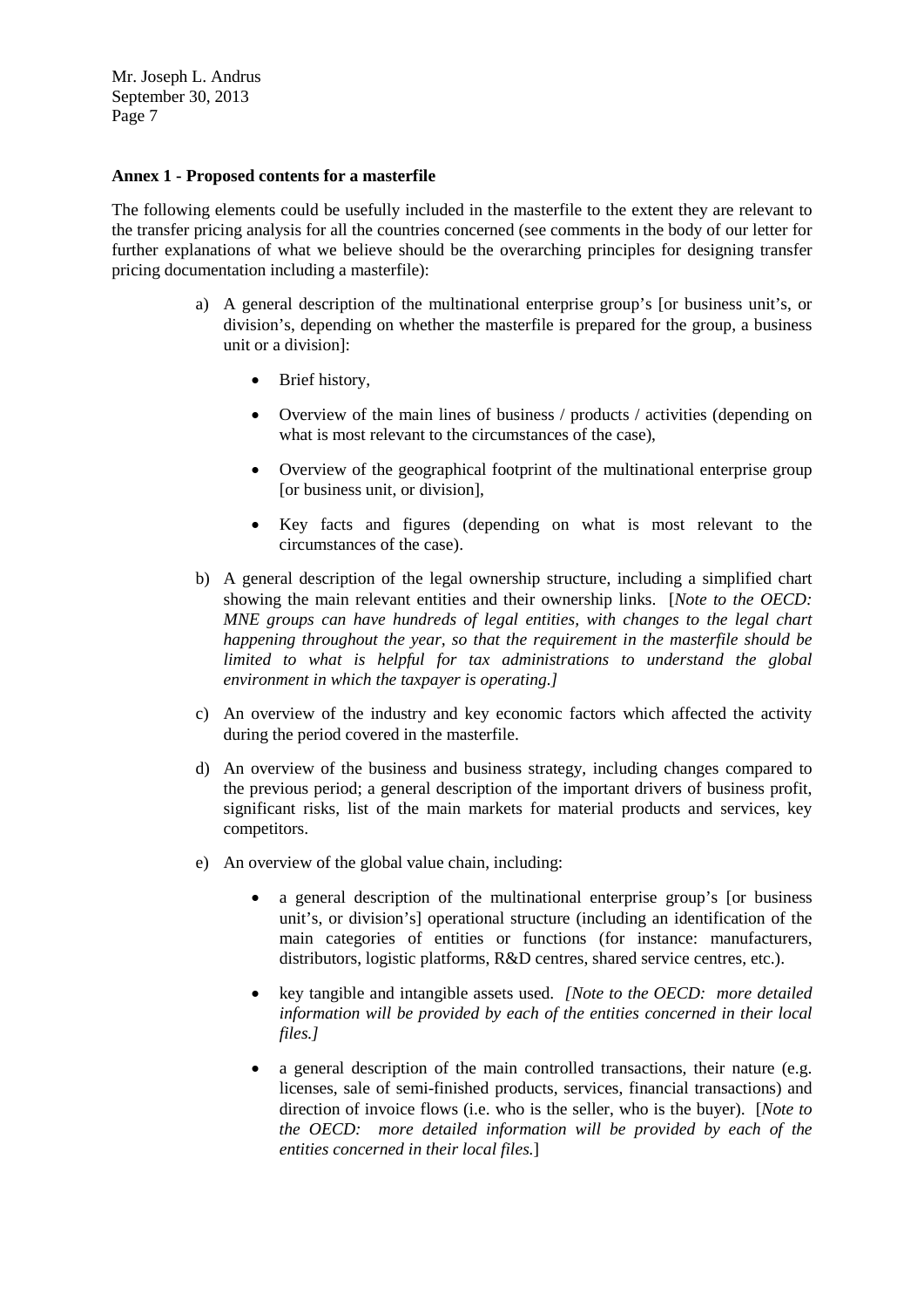- f) An overview of significant changes which took place during the period covered by the masterfile, including significant business restructurings which affected the multinational enterprise group [or business unit, or division] within the meaning of Chapter IX of the TPG that took place during the year. *[Note to the OECD: more detailed information will be provided by each of the entities concerned in their local files. The OECD suggests in the White Paper that the description of business restructurings should go back 5 years. We find that this would be an excessively burdensome requirement, especially for the first year of implementation of such a requirement, which would not add much value to the transfer pricing analysis of the current year.]*
- g) A general overview of the group's [or business unit's, or division's] financing policy.
- h) A general description of the multinational enterprise group's [or business unit's, or division's] inter-company transfer pricing policy.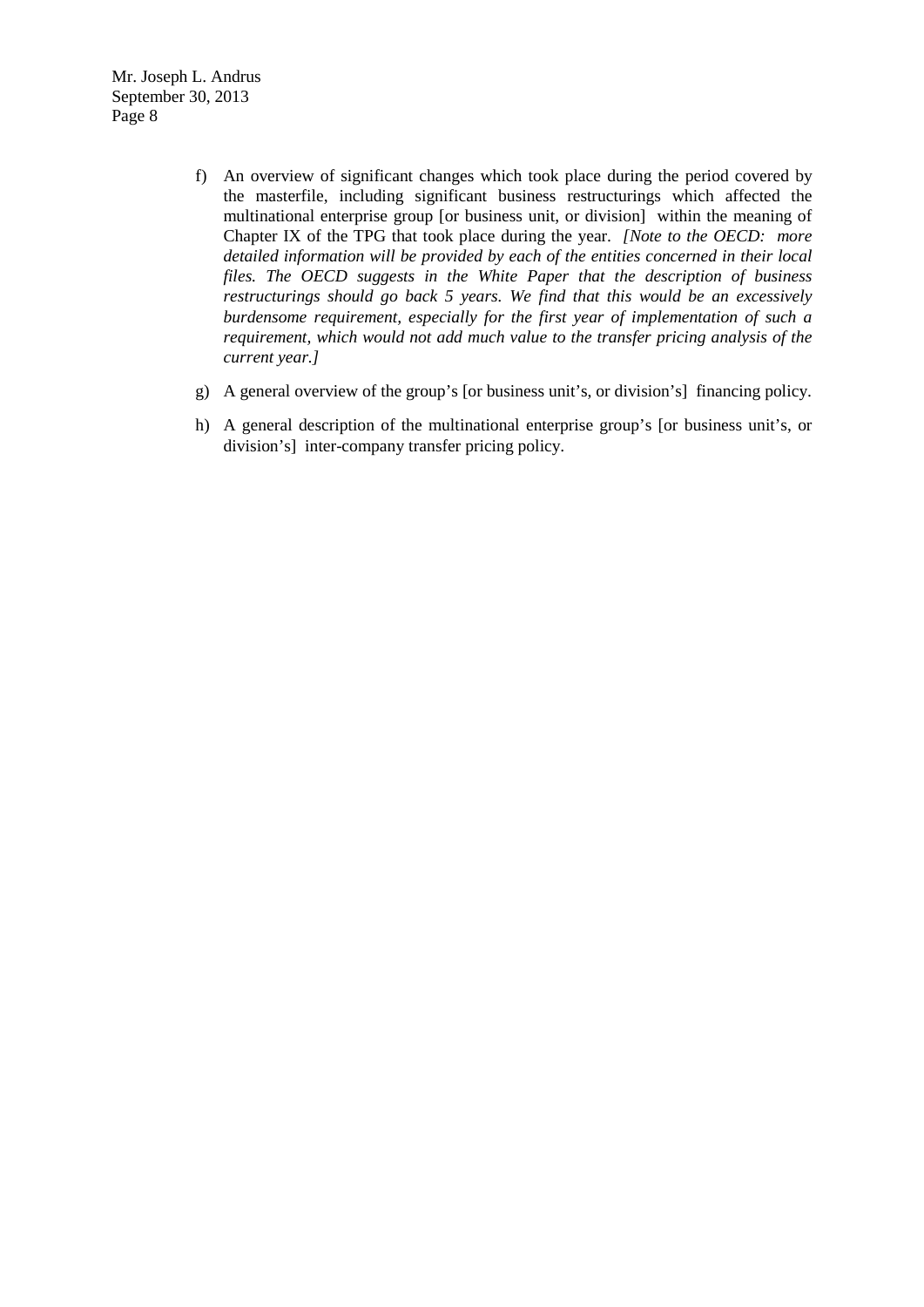### **Annex 2 - Proposed contents for a local file**

A local file should only be required from entities that have material transactions with associated enterprises. The following elements could be usefully included in the local file to the extent they are relevant to assess the conformity with the arm's length principle of the entity filing it (see comments in the body of our letter for further explanations of what we believe should be the overarching principles for designing transfer pricing documentation including a local file):

- a) Presentation of the entity filing the local file:
	- Address and tax identification number (if any) of the local entity filing the local file.
	- Identification and brief corporate history of the local entity, e.g. date of creation, mergers, etc.
	- Indication of the lines of business / products / activities in which the local entity is involved (depending on what is most relevant to the circumstances of the case).
	- Simplified legal chart showing the control relationship between the local entity and the foreign associated enterprises with which it carries out significant controlled transactions.
	- Copy of the entity's corporate income tax return for the period covered in the local file.
- b) Business environment:
	- Description of the key industry and economic factors which affected the business of the local entity during the period covered in the local file.
	- Description of the local entity's business and business strategy, including changes compared to the previous period; important drivers of business profit, significant risks, list of the main markets for material products and services, key competitors.
	- List of significant intangibles owned or used by the local entity.
- c) Identification of material controlled transactions in which the local entity is involved:
	- Their nature (e.g. sale of goods, provision of services, licence, financial transactions, etc.).
	- Identification of the foreign party to the transaction.
	- Aggregate amounts per category of transactions.
	- List of the material contracts entered into between the local entity and foreign associated enterprises.
- d) For significant transactions or categories of transactions with foreign associated enterprises:
	- A detailed comparability analysis, including a functional analysis of the controlled transaction, and changes compared to the prior period (see TPG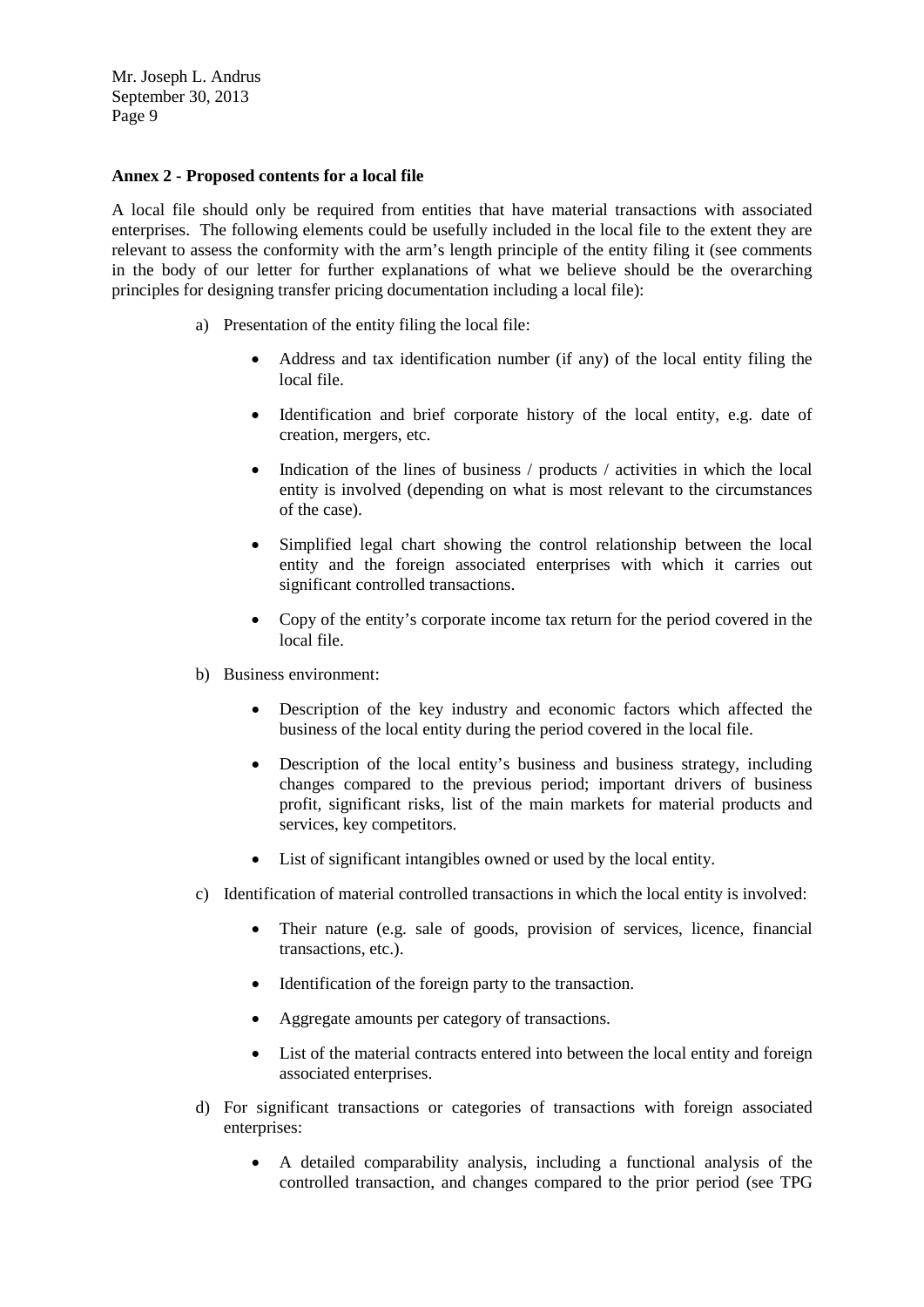3.20-3.23 and 1.33-1.63). [*Note to the OECD: in accordance with the guidance in TPG 3.20-3.23, the functional analysis of the controlled transaction includes a functional analysis of all the parties involved, including the foreign associated enterprise(s).*]

- Where relevant: a description and justification of the evaluation of combined transactions or intentional set-offs (see TPG 3.9-3.17).
- An explanation of the transfer pricing method used by the group to *set* the transfer price.
- Where it is different: an explanation of the selection of the most appropriate transfer pricing method used to *test* the conformity of the transactions with the arm's length principle (see TPG 2.2-2.11).
- Where a transactional profit method is used: an explanation of the selection of the most appropriate financial indicator (see TPG 2.76 and 2.131).
- Where a one-sided method is used: an explanation of the selection of the tested party (see TPG 3.18-3.19).
- Financial information on the prices charged in the controlled transaction (in the case of a comparable uncontrolled price method) or on the relevant financial indicator at the level of the tested party (in the case of a cost plus, resale price or transactional net margin method) or parties (in the case of a profit split) , supporting the transfer pricing analysis.
- Description of the process for selecting internal and external comparables. Sources of information used, screening criteria (see TPG 3.24-3.46).
- Where relevant, an explanation of the comparability adjustments made, rationale for making them, and determination (see TPG 3.47-3.54).
- Summary schedules of relevant financial data for comparables used in the analysis.
- Where relevant, an explanation of the use of multiple year data (see TPG 3.75-3.79).
- Presentation of the arm's length range (see TPG 3.55-3.66).
- Conclusion on conformity (or not) with the arm's length principle. Corrective measures implemented if and where needed.
- e) Business restructuring:
	- Description of any material business restructuring within the meaning of Chapter IX of the TPG that has affected the local entity during the period covered in the local file.
	- For any material business restructuring transaction having affected the local entity during the period covered in the local file:
		- o Explanation of the business reasons for the business restructuring and identification of the restructuring transactions.